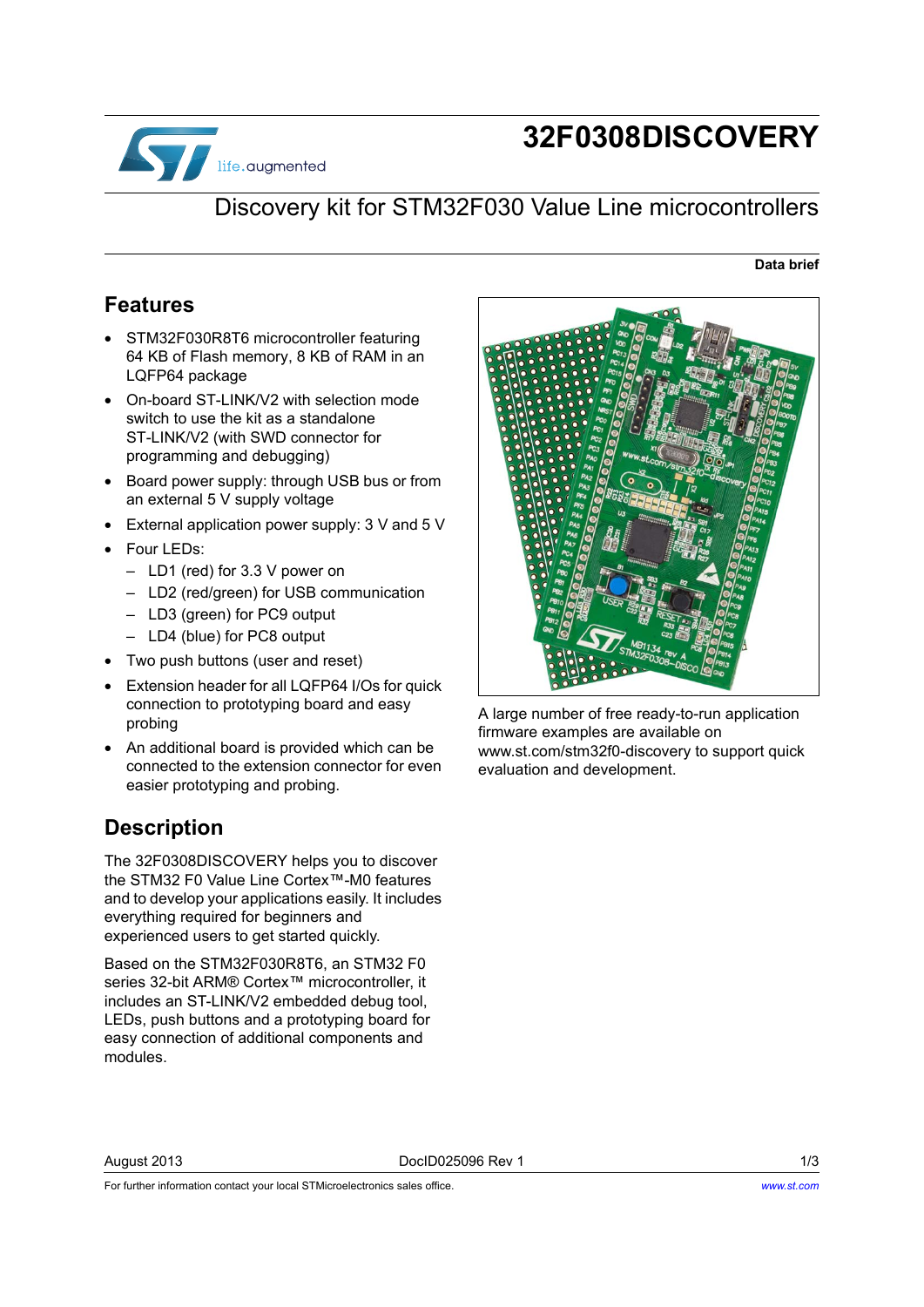### **1 System requirements**

- Windows PC (XP, Vista, 7)
- USB type A to Mini-B cable

### **2 Development toolchains**

- Altium®, TASKING™ VX-Toolset
- ARM®, Atollic TrueSTUDIO®
- IAR™, EWARM (IAR Embedded Workbench®)
- Keil™, MDK-ARM™

#### **3 Demonstration software**

The demonstration software is preloaded in the board Flash memory. It uses the user button B1 to change the blinking frequency of the green LED LD3. Each click on the button is confirmed by the blue LED LD4.

[The latest versions of the demonstration source code and associated documentation can be](www.st.com/stm32f0discovery)  downloaded from www.st.com/stm32f0-discovery.

## **4 Ordering information**

To order the Discovery kit for STM32F030 Value Line microcontrollers, use the STM32F0308-DISCO order code.

## **5 Revision history**

| Date        | <b>Revision</b> | <b>Changes</b>   |
|-------------|-----------------|------------------|
| 29-Aug-2013 |                 | Initial version. |

#### **Table 1. Document revision history**